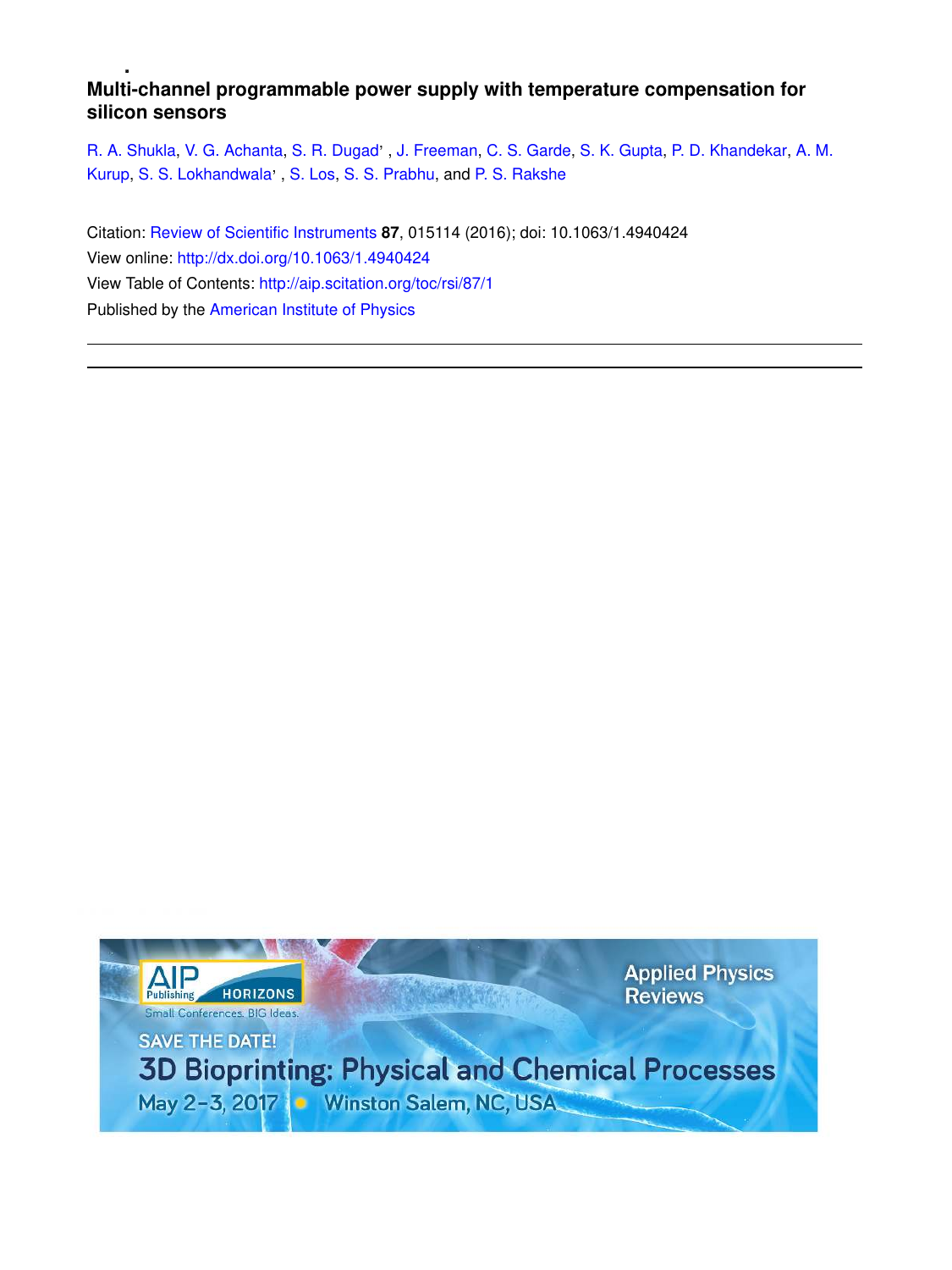

# **Multi-channel programmable power supply with temperature compensation for silicon sensors**

R. A. Shukla,<sup>1</sup> V. G. Achanta,<sup>1</sup> S. R. Dugad,<sup>1,a)</sup> J. Freeman,<sup>2</sup> C. S. Garde,<sup>3</sup> S. K. Gupta,<sup>1,4</sup> P. D. Khandekar,  $3$  A. M. Kurup,  $1$  S. S. Lokhandwala,  $1, b$ ) S. Los,  $2$  S. S. Prabhu,  $1$ and P. S. Rakshe<sup>3,4</sup> <sup>1</sup>*Tata Institute of Fundamental Research, Mumbai 400005, India*

<sup>2</sup>*Fermi National Accelerator Laboratory, Batavia, Illinois 60510, USA* <sup>3</sup>*Vishwakarma Institute of Information Technology, Pune 411048, India*

<sup>4</sup>*GRAPES-3 Experiment, Cosmic Ray Laboratory, Raj Bhavan, Ooty 643001, India*

(Received 9 November 2015; accepted 10 January 2016; published online 27 January 2016)

Silicon Photo-Multipliers (SiPMs) are increasingly becoming popular for discrete photon counting applications due to the wealth of advantages they offer over conventional photo-detectors such as photo-multiplier tubes and hybrid photo-diodes. SiPMs are used in variety of applications ranging from high energy physics and nuclear physics experiments to medical diagnostics. The gain of a SiPM is directly proportional to the difference between applied and breakdown voltage of the device. However, the breakdown voltage depends critically on the ambient temperature and has a large temperature co-efficient in the range of 40-60 mV/ $\degree$ C resulting in a typical gain variation of 3%-5%/ ◦C [Dinu *et al.*, in *IEEE Nuclear Science Symposium, Medical Imaging Conference and 17th Room Temperature Semiconductor Detector Workshop* (IEEE, 2010), p. 215]. We plan to use the SiPM as a replacement for PMT in the cosmic ray experiment (GRAPES-3) at Ooty [Gupta *et al.*, Nucl. Instrum. Methods Phys. Res., Sect. A 540, 311 (2005)]. There the SiPMs will be operated in an outdoor environment subjected to temperature variation of about 15 °C over a day. A gain variation of more than 50% was observed for such large variations in the temperature. To stabilize the gain of the SiPM under such operating conditions, a low-cost, multi-channel programmable power supply (0-90 V) was designed that simultaneously provides the bias voltage to 16 SiPMs. The programmable power supply (PPS) was designed to automatically adjust the operating voltage for each channel with a built-in closed loop temperature feedback mechanism. The PPS provides bias voltage with a precision of 6 mV and measures the load current with a precision of 1 nA. Using this PPS, a gain stability of 0.5% for SiPM (Hamamatsu, S10931-050P) has been demonstrated over a wide temperature range of 15 ◦C. The design methodology of the PPS system, its validation, and the results of the tests carried out on the SiPM is presented in this article. The proposed design also has the capability of gain stabilization of devices with non-linear thermal response. <sup>C</sup> *2016 AIP Publishing LLC.* [http://dx.doi.org/10.1063/1.4940424]

# **I. INTRODUCTION**

Silicon Photo-Multipliers (SiPMs) are regarded as superior photo-detectors over conventionally used Photo-Multiplier Tubes (PMTs). The key advantages of SiPM include a high gain ( $\sim$ 10<sup>6</sup>), immunity to magnetic field, a compact footprint, higher photon detection efficiency (PDE), low bias voltage (30-100 V) and a small power budget.<sup>3</sup> Thus, SiPMs have become a viable replacement for traditional PMTs,<sup>4</sup> and are being used in several applications ranging from medical imaging (PET cameras)<sup>5-7</sup> to high-energy, and nuclear physics experiments like CMS and  $T2K$ .<sup>8–12</sup> The cosmic ray experiment, GRAPES-3, being conducted at Ooty, consists of an array of scintillators and a large area muon detector,  $13 \text{ sampl}$ ing electromagnetic and muon components of air showers induced by cosmic rays<sup>2</sup> in the range  $3 \times 10^{13}$ – $10^{16}$  eV. Conventional PMTs are used to convert the scintillation light to an electrical signal. We propose to replace the PMTs with SiPMs due to several advantages offered by this new generation of solid-state photo-device. The scintillator detectors used in the GRAPES-3 experiment operate in an ambient environment with a day-night temperature variation of about 15 ◦C. Therefore, it is essential to design a customized low-cost power supply that can stabilize the gain of a SiPM over a wide range of temperatures.

SiPM with a typical size of a few  $mm<sup>2</sup>$  consists of an array of densely packed Avalanche Photo-Diodes (APDs). The size of an APD cell in the SiPM is about 50  $\mu$ m × 50  $\mu$ m. An array of large number of APDs have a common anode rail and connect to a common cathode rail through a series resistor for each APD, referred as the quenching resistor. The SiPM is reverse biased above the breakdown voltage  $(V_{bd})$  to attain a gain comparable to that of a PMT. The gain of SiPM depends on the difference between applied bias and breakdown voltage of the device ( $\Delta V = V_{bias} - V_{bd}$ ), referred to as *over voltage*. Individual APDs of the SiPM designed to have identical gain, generate a fixed amount of charge on detection of a photon(s), resulting in a digital signal. The sum of all the individual APD

a)Electronic mail: dugad@cern.ch

b)Present address: University of Edinburgh, Edinburgh EH8 9YL, United Kingdom.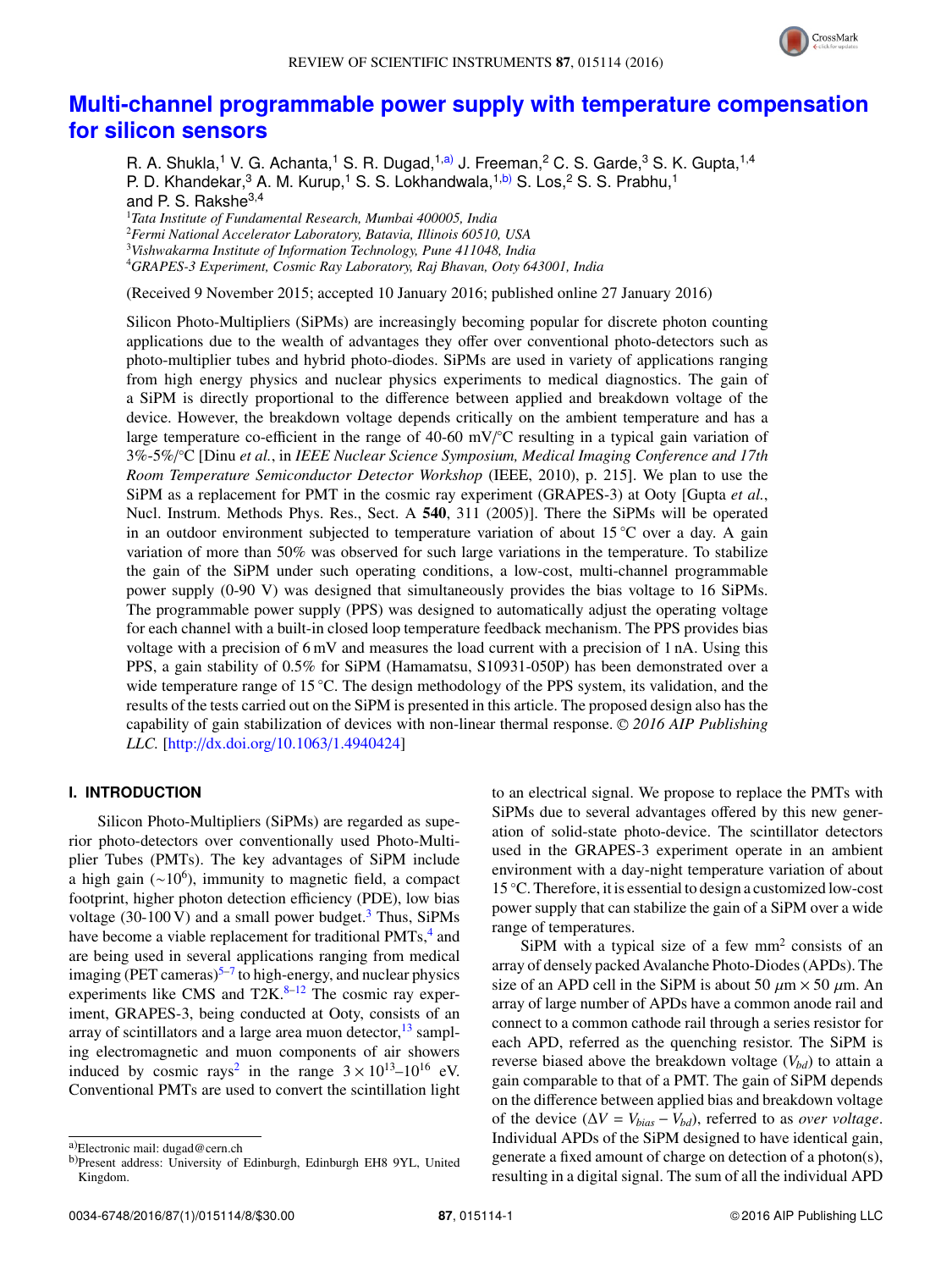signals results in an analog signal, indicating the number of APDs triggered by incident photons or thermal generation of *electron-hole* pairs.

The SiPM has already generated a lot of interest within the experimental community. Macroscopic and microscopic characteristics of this device have been studied by several groups. $3,14$  These studies have highlighted effects of limitations of this device such as dark counts, dependence of breakdown voltage on the temperature,<sup>1</sup> cross talk, etc. in various applications. The dependence of the breakdown voltage on temperature is of particular interest, as the gain of the device critically depends on the *over voltage*. The temperature coefficient of  $V_{bd}$  is typically 40-60 mV/ $\mathrm{°C}^{1,15}$  resulting in a gain variation of about 3%-5%/°C. This can severely limit the application of this device in the outdoor environment such as the GRAPES-3 experiment. The gain of the device has to be kept stable within 1% for a successful operation in this experiment. In addition, there are other temperature dependent factors, such as cross talk, after pulsing, photon detection efficiency, and dark count rate that needs to be considered while evaluating appropriate choice of SiPM for such experiments.

The gain of a SiPM can be stabilized by maintaining the device at a stable temperature using thermo-electric coolers. While this approach is effectively used in the outer hadron calorimeter of the CMS detector,  $^{10}$  it has certain limitations. The thermo-electric coolers are effective over a relatively small temperature range, thus, are difficult to use in outdoor conditions. Second, the thermal as well as power budget can become unacceptably large with this approach. An alternative approach is to maintain stable gain by operating the device with a constant *over voltage* at all temperatures. This implies that the bias voltage needs to be adjusted dynamically as a function of the temperature. This method can compensate for a larger thermal swing present in GRAPES-3 like environment. It can be implemented in variety of ways such as, closed loop feedback of the device dark current or use of thermistors to compensate for drift in the *over voltage*. 11,16–18 However, many of these methods do not deliver adequate stability over a large temperature range.

In this article, we present the design and performance of a multi-channel (16 channels) programmable power supply (PPS) system optimized to the requirements of the GRAPES-3 experiment. It provides the required stability of gain (0.5%) demonstrated over a wide temperature range  $(15 \degree C)$  and is a cost effective solution. The PPS system is essentially a closed loop feedback system implemented using high resolution programmable linear regulators and high precision temperature feedback with an easy to use interface. The Secs. II and III present construction and working principle of the design followed by the calibration and validation of the design. In Section  $IV$ , the operation of SiPM, powered by the PPS developed in-house, has been demonstrated for gain stability over a wide range of temperatures.

# **II. DESIGN OF SIPM PPS SYSTEM**

As discussed earlier, the gain of a SiPM is directly proportional to the *over voltage*, thus, a small change in the *over voltage* can cause a significant change in the gain of SiPM.

The temperature coefficient of the breakdown voltage of a SiPM causes a gain change of about 3%-5%/°C. Therefore, the applied voltage needs to be dynamically adjusted every 0.1 ◦C change to attain the desired gain stability. Hence, voltage resolution of the system must be ∼6 mV. The current flowing through the SiPM during test was about 150 nA at room temperature  $(22 \degree C)$  and nominal operating voltage as specified by the manufacturer. A current resolution of ∼0.1% is adequate to accurately measure the current flowing through the SiPM. The required design specification of PPS is summarized in Table I. The design and working principles of PPS fabricated for large-scale operation of SiPMs in the ongoing GRAPES-3 experiment are discussed in present section. The PPS system is quite compact  $(9 \times 10 \text{ cm}^2)$  and was designed to supply bias voltage with adequate capacity to drive 16 SiPMs, independently along with a provision to measure the current flowing through each channel. In Fig. 1 the block diagram of the multi-channel PPS is shown. It consists of (a) Cockcroft-Walton high voltage generator module, (b) Digital to Analog Converter (DAC) facilitating programmable feature of bias voltage generation, (c) Array of discrete linear regulators used as voltage drop elements for each channel, (d) Solid state temperature sensors, (e) Analog to Digital Converters (ADCs) used for measuring current flowing through each channel and temperature at different locations, and (f) 8-bit PIC microcontroller that controls the operation of the PPS system and communicates with the PC using USB protocol. Algorithms for dynamically evaluating the bias voltage based on the thermal response of the breakdown voltage were also encoded in the micro-controller.

### **A. High voltage generator module**

A Cockcroft-Walton multiplier consisting of 10 stages was used to generate the required high voltage (110 V) onboard, from a DC input of 6.5 V. The AC drive needed for the multiplier was generated using an operational amplifier based RC oscillator operating at 16 KHz. The voltage multiplier circuit was developed as a separate pluggable module making the system modular and easy to maintain. The high voltage was then distributed to 16 independent programmable linear regulators to provide the desired bias voltage for each SiPM.

#### **B. Programmable linear regulator**

A simplified electrical schematic of programmable high voltage linear regulator and the current monitoring scheme employed in the PPS system are shown in Fig. 2. Each channel

TABLE I. Design specifications of the PPS system for SiPMs.

| Specifications                     | Value            |
|------------------------------------|------------------|
| Bias channels per board            | 16               |
| Voltage range                      | $0-90V$          |
| Voltage resolution                 | 6mV              |
| Current measurement range          | $0-32 \mu A$     |
| Current measurement resolution     | $0.1\% \pm 1$ nA |
| Temperature measurement resolution | $0.1\degree C$   |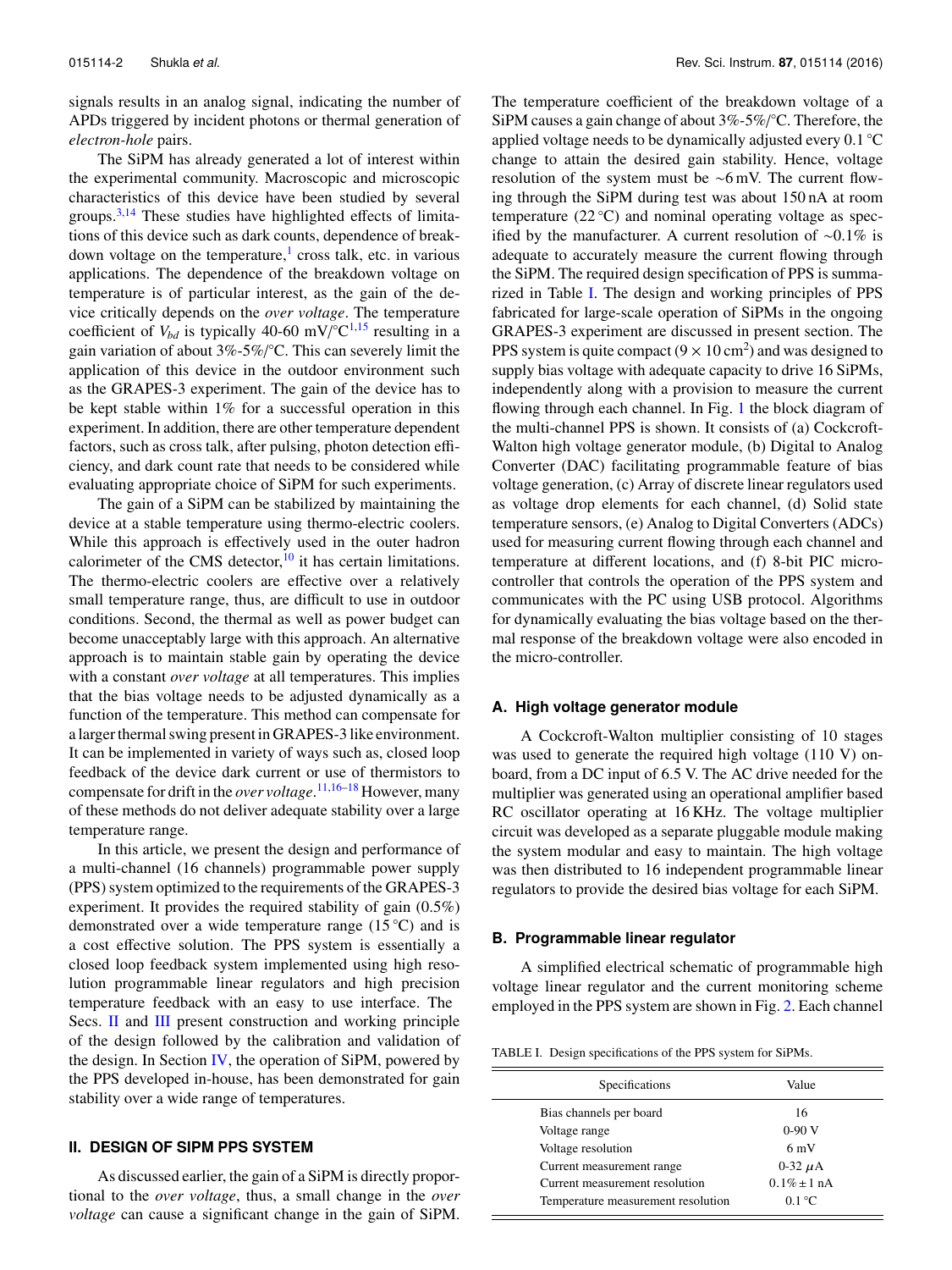

FIG. 1. Block diagram of multi-channel programmable power supply (PPS) system.

consists of a programmable linear regulator constructed with an error amplifier and a series pass transistor. The series pass transistor functions as a programmable resistor, thus, generating the desired voltage drop between the high voltage input (110 V) and the load. The error amplifier drives the series pass transistor proportional to the error (reference–feedback voltage), changing the voltage across the transistor. This change in the transistor voltage drop changes the output voltage across the load, which is then fed back to the amplifier through a feedback network. This action continues until the error gets nullified, thus, maintaining the desired output voltage. This mechanism results in the output voltage being continuously regulated at a constant value proportional to the reference voltage set by the DAC. A high precision 14 bit DAC with a voltage resolution of 0.153 mV was used to generate the reference voltage for an array of discrete linear regulators resulting in the desired precision of 6.25 mV in the applied voltage with a dynamic range of 0-90 V. The calibration procedure, load regulation, and stability of system are presented in Section III.



FIG. 2. Schematic of the programmable linear regulator with current sensing mechanism for one channel.

#### **C. Current and temperature measurement**

The measurement of current flowing through the SiPM was achieved by measuring the voltage developed across a small sense resistor (4.99 kΩ), put in series with the load path as shown in Fig. 2. This voltage was amplified by an operational amplifier of gain 12.5 and then fed to the 16-bit delta-sigma ADC through analog multiplexers. The dynamic range of the current measurement was  $32 \mu A$  with a precision of  $0.1\% \pm 1$  nA. The procedure for calibrating each channel by measuring current is discussed in Section III. It is to be noted that, the small voltage drop across the sense resistor was also taken into account while calibrating each channel as described in Section III.

Accurate measurement of the temperature was a key requirement for reliable operation of the thermal compensation scheme. A solid state sensor TSIC 501F mounted in the vicinity of SiPM was used to measure the temperature with an accuracy of 0.1 ℃. The analog output of the sensor, with proper signal conditioning, was first amplified with a gain of 2.5 to utilize the entire dynamic range of the ADC for a temperature range between −10 ◦C and 60 ◦C. A 12-bit successive approximation ADC was used to convert the sensor output voltage into a digital format. 64 successive samples were accumulated and averaged to achieve a good accuracy in temperature measurement.

#### **D. System integration and operation**

The PPS system was centrally controlled by an 8-bit micro-controller (Microchip PIC 18F). This controller was responsible for setting up appropriate DAC counts to get desired bias voltage for each channel, measuring ambient temperature, and current through each channel, and for dynamically adjusting the bias voltage to compensate for change in temperature. In addition, the micro-controller monitored abnormal operating conditions to shut down the channels operating beyond the specified tolerance limits. The microcontroller communicated to the user PC via full speed USB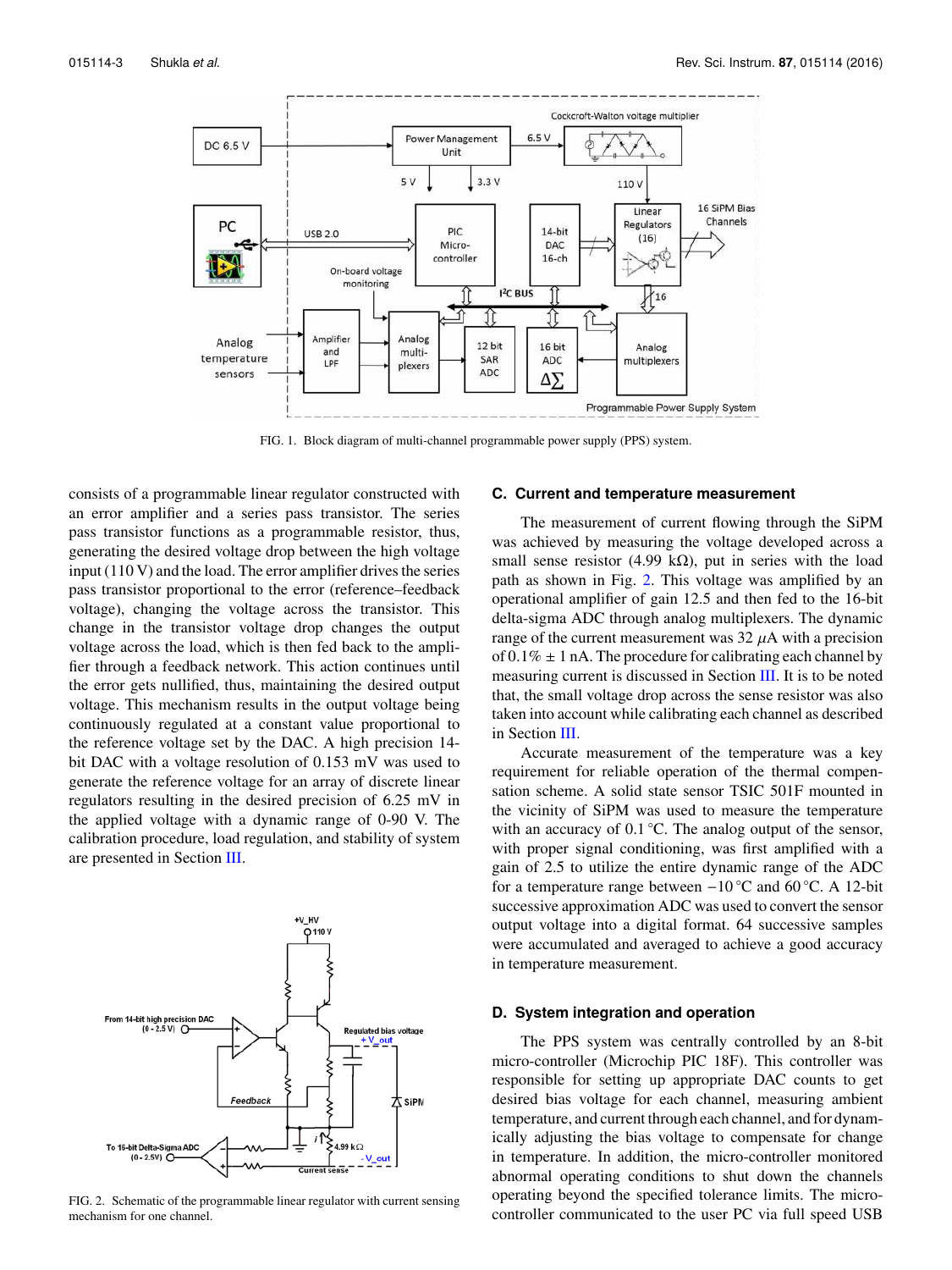2.0 bus to obtain control parameters from the user. The system also logged the status information, and the measurements of current and temperature to the PC continuously. The complete algorithm for configuring various components of the system, measurement of temperature, and closed loop bias voltage control have been embedded into the micro-controller firmware. Thus, the system can be operated in a standalone mode. An optional  $I^2C$  port was also provided to communicate with the PPS board (not used in the present work), thus making provision for connecting multiple (up to 128) boards on a common  $I<sup>2</sup>C$  bus. This provided a capability of powering a large number of SiPMs as required for the array of scintillation detectors in the GRAPES-3 experiment.

#### **III. CALIBRATION AND VALIDATION OF PPS**

Various components such as the resistors, capacitors, operational amplifiers, transistors and even the DAC may exhibit minor non-linearity over the full operating range of parameters. These discrete components also have a finite tolerance of specified performance parameters. Therefore, it was important to carefully calibrate and then validate the performance of each channel of the PPS. A channel was first calibrated and then tested thoroughly for its accuracy, resolution, driving capacity, and stability prior to actual operation of SiPM. The PPS system has performed very well, exceeding the specifications listed in Table I. The data acquisition system was developed on Linux platform and consisted of (a) Lab-VIEW<sup>19</sup> based module to control and operate the commercial instruments such as the high precision Keithley pico-ammeter, voltmeter, waveform generator, and the VME system used for data acquisition and (b) standalone PPS-DAQ module that communicated with the PIC micro-controller in the PPS system for acquiring the data or for sending control parameters to the board. Both of these modules, though executing independently, were linked together to synchronize the operation of the modules in the system.

## **A. System calibration**

As mentioned in Sec.  $\Pi$ , a programmable bias voltage for the load was generated using a high voltage source and a DAC controlled linear regulator. A digital number corresponding to desired voltage was sent to the PPS board to generate the output voltage. However, due to tolerance of various components in the chain, it became important to establish the relationship between the DAC count and the actual voltage that appeared at the load. Each channel in the system was calibrated using a rigorous procedure. The block diagram of the calibration setup is shown in Fig. 3. The K2000 voltmeter has an input impedance of 10 GΩ in 0-10 V range and 10  $MΩ$ above 10 V. An externally connected load of 10  $MΩ$  appears in parallel with the inputs impedance of the voltmeter. Thus, effective load seen by the PPS system becomes  $10 M\Omega$  below 10 V and 5 MΩ above 10 V. Using this setup, calibration and validation runs were taken for each channel.

In the calibration run, counts in steps of 82 ( $\sim$ 0.5 V) were sent to the DAC by the micro-controller for a channel under



FIG. 3. Block diagram of experimental setup for calibration of the PPS system.

calibration. The voltage generated by the DAC counts across the effective load was measured with a resolution of 0.1 mV using a commercial Keithley voltmeter (Model: K2000). The current flowing in the load was recorded using Keithley picoammeter (Model: K6487). In addition, the ADC counts corresponding to the voltage across sense resistor generated by the current in the same load was also recorded. The voltage and current measured by high precision Keithley instruments are referred as*true voltage* and *true current*. These data were used to establish the relationship between the voltage set and DAC counts as well as between the load current and ADC counts. The output voltage (V*out*) was obtained by

$$
V_{out} = true\_voltage + 4990 \times true\_current.
$$
 (1)

In Fig.  $4(a)$ , the linear dependence of the measured output voltage (V*out*) obtained using Equation (1) on the DAC counts is clearly seen. The operating range of 0-90 V was sub-divided into nine segments of 10 V each. A linear fit was performed in each of these segments, and the fit parameters were stored in the database. The dependence of the *true* load current on the ADC counts is shown in Fig. 4(b). The gap in the data around



FIG. 4. Dependence of (a) measured output voltage on DAC count and (b) ADC counts on *true* load current. Linear fits in sub-divided ranges are used to obtain calibration parameters. (c) Distribution of difference between set voltage (V*set*) and measured output voltage (V*out*) voltage obtained in the range of 0-90 V. (d) Distribution of difference between load current measured with PPS system and *true* current measured by Keithley pico-ammeter.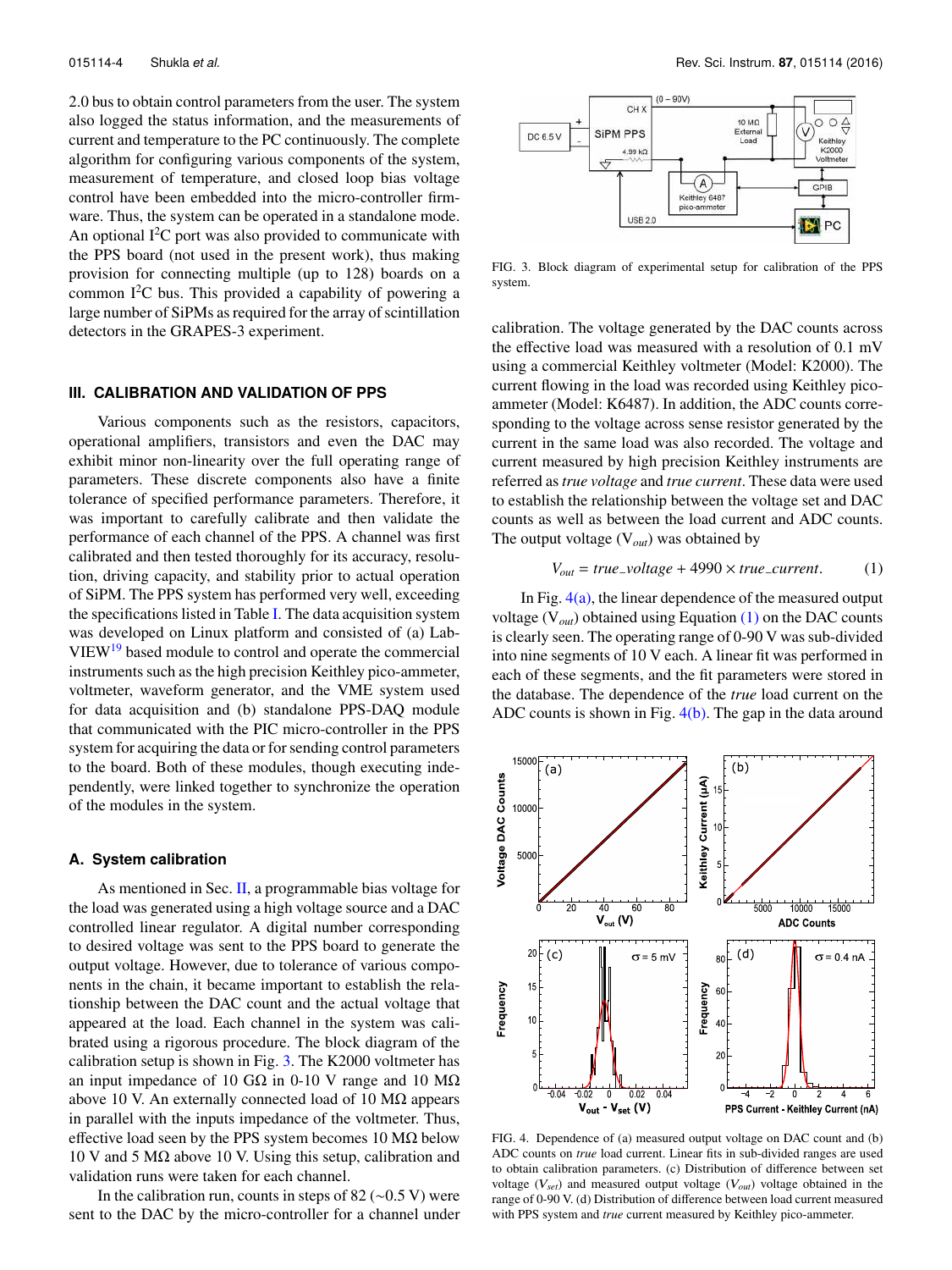2  $\mu$ A was observed due to abrupt change in the effective load from 10 M $\Omega$  to 5 M $\Omega$  at 10 V as described earlier. Similar procedure was used for calibrating the load current separately for each channel. Subsequently, the fitted parameters obtained for each sub-range of voltage and current were stored into the micro-controller for each channel.

Once the calibration parameters for each channel were obtained; the system should be validated by sending the desired voltage (*Vset*) and then comparing it with the measured output voltage (V*out*) across load and sense resistor by using Equation (1). Similarly, the load current estimated using the ADC counts should be compared with the *true* load current measured using Keithley pico-ammeter. This was accomplished in the validation run where the desired voltage in steps of 0.5 V was sent to the micro-controller. At each voltage (*Vset*), corresponding DAC count was calculated using the calibration parameters and sent to the DAC. The voltage appearing across the load, current flowing through the load and the ADC counts were recorded at each set voltage using the same procedure as described in the calibration run. In Fig.  $4(c)$  the distribution of difference between the set and the measured output voltage (V*out*) is shown. The width of this distribution from a Gaussian fit is observed to be 5 mV. This clearly demonstrated the programmable capability of the system to generate the desired voltage across the load with requisite precision. The load current was estimated using the recorded ADC counts at each voltage and the current calibration parameters obtained from the calibration run. In Fig. 4(d) the difference between *true* load current and the estimated load current from ADC counts is shown. The width of this distribution from a Gaussian fit was found to be 0.4 nA comparable to the design goal of 1 nA.

#### **B. Load regulation and stability**

Each channel of the PPS system was designed to provide required voltage with a resolution of 6.25 mV in the range 0- 90 V, with a driving capacity of 32  $\mu$ A, significantly higher than the required current of 150 nA for a SiPM. The current capacity and effectiveness of voltage regulation was measured by the change in the output voltage at varying ohmic load for a given voltage. The load characteristic of one channel at different voltages is shown in Fig. 5. As seen from this figure,



FIG. 5. Load regulation characteristics of one of the PPS channels.



FIG. 6. Results of PPS stability at different applied voltages; (a) distribution of difference between applied and measured voltage. An offset of 25 mV was introduced between successive distribution for better visibility. (b) Distribution of ratio of PPS current to *true* current.

the difference between applied and *true* voltage was small up to the load current of 32  $\mu$ A over the entire range of voltages, thus, validating the driving capability of the PPS.

With successful calibration and load regulation of the PPS system, it became important to investigate the long-term stability of this system. For this purpose, similar experimental setup as shown in Fig. 3 without external 10  $\text{M}\Omega$  load was used to carry out stability studies. It is to be noted that, the input impedance of K2000 voltmeter (10 MΩ beyond 10 V) was the only effective load experienced by the PPS system. A fixed voltage was set at the channel under test and at this voltage, *true* voltage, *true* current, and the current measured using PPS system were logged continuously for 12 h. Data were recorded at different voltages in the range of 15-90 V. In Fig.  $6(a)$  the distribution of difference between the applied and *true* voltage is shown at different applied voltages. As expected, the difference is consistent with zero with a rms deviation of 2.6 mV. In Fig.  $6(b)$  the distribution of the ratio of current measured by PPS and *true* current for different set of applied voltages is shown. The mean value is consistent with unity with a rms deviation of 0.2 nA. This clearly establishes that the stability achieved in generating the voltage and current was well within the design parameters listed in Table I.

#### **IV. SIPM RESPONSE WITH PPS SYSTEM**

With the successful validation of the performance of the PPS system, it was used to measure the response of SiPM to pulsed laser light with and without thermal compensation of *over voltage*. In Fig. 7 the block diagram of the experimental setup is shown. The SiPM, pre-amplifier, temperature sensor, and the laser diode were enclosed in a light-tight metal box. The setup was operated at 20 ◦C, referred as the base temperature. The SiPM was biased at 72.2 V (∼1.5 V above breakdown voltage), and excited by a pulsed laser diode ( $\lambda$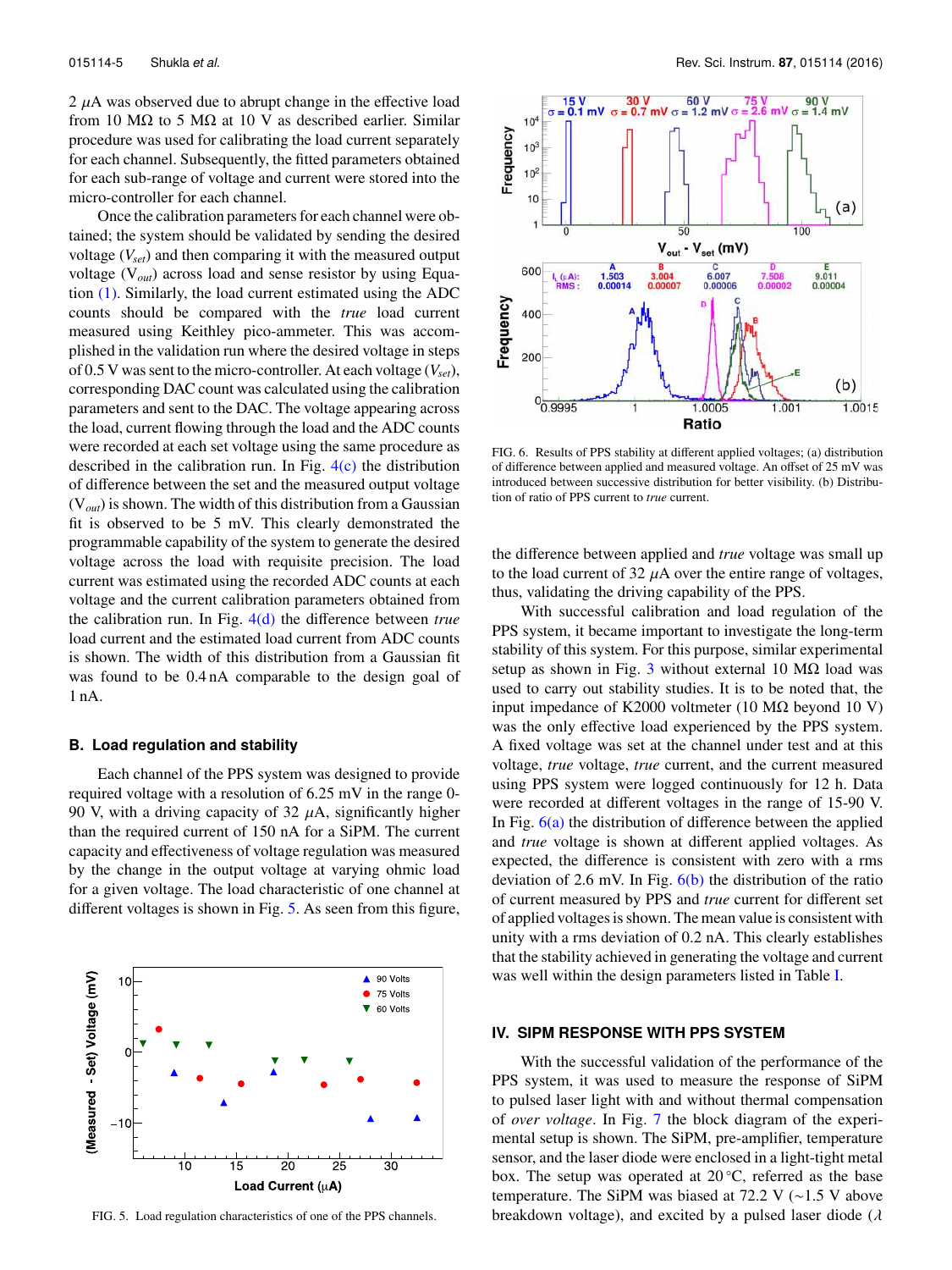

FIG. 7. Experimental setup used to record SiPM response to pulsed laser light.

∼ 635 nm). Fast analog output pulses from SiPM were amplified by a pre-amplifier and then integrated and digitized with a VME based fast charge to digital converter (qADC v792 from CAEN). An arbitrary waveform generator was used to drive the laser diode as well as to trigger the input to the qADC synchronously at a rate of 1 KHz. The trigger pulse width was set at 120 ns for gated integration of SiPM pulses. The intensity of the laser was kept sufficiently low to clearly identify peaks due to single and higher number of *photo-electron (p.e.)*. A dedicated LabVIEW<sup>19</sup> framework and PPS control software was developed to operate this setup, to acquire data from the VME system and slow control data from PPS system.

A typical run of 20 000 triggers recorded integrated charge from SiPM. As shown in Fig.  $8(a)$ , multi-Gaussian fit to the integrated charge distribution was used to obtain the gain of the SiPM. First peak represents the inherent noise of the system and offsets in the qADC module. This peak is called the *pedestal peak*. The second peak represents events due to single pixel triggering, and referred as the 1 *p*.*e*. *peak*. Third peak is due to two simultaneous pixel triggering and is termed as the 2 *p*.*e*. *peak*. These peaks were used to obtain the gain of the SiPM using

*Gain* = 1/3 (1 *p*.*e*. *peak* + 2 *p*.*e*. *peak* − 2 × *ped peak*) . (2)

### **A. Temperature dependence of SiPM gain**

As discussed in Section I, the gain of SiPM strongly depends upon the ambient temperature. The dependence of the SiPM gain on temperature was obtained by recording its response without activating temperature compensation mechanism. The bias voltage on one channel of PPS connected to SiPM was set at 72.2 V and was not changed irrespective of the ambient temperature. The experimental setup for SiPM gain measurement is shown in Fig. 7. An external heating element was added to the metal enclosure to heat the setup up to 35 ◦C from a temperature of 20 ◦C. The system was allowed to cool without the aid of external cooling. During the entire heating and cooling cycle, slow control parameters such as ambient temperature, applied bias voltage, and current flowing in SiPM were recorded by the PPS control software every second. The response of the SiPM (digitized charge due to pulse from SiPM) to light pulses from laser diode was recorded by LabVIEW<sup>19</sup> framework in each run of 20 K events every 30 s.

The recorded data were analyzed using ROOT framework.<sup>20</sup> The charge (qADC) distribution for each run was fitted using multi-Gaussian function to estimate *pedestal, 1 p.e. peak, 2 p.e. peaks* etc. Using these fitted values the gain of SiPM in each run was obtained by using Equation (2). Data from the heating cycle were not considered since the system takes a longer time to reach thermal equilibrium compared to the rate of heating. In Figs. 8(a) and 8(b), the SiPM charge distribution at 20  $\degree$ C and 34.5 ◦C, respectively, without thermal compensation are shown. It is seen that the gain of SiPM (difference between successive peaks) reduces significantly at higher temperature. The SiPM gain was obtained from each run of 20 K events for



FIG. 8. Distribution of SiPM response to pulsed laser light at (a)  $20^{\circ}$ C, (b) at 34.5 °C without temperature compensation, and (c) at 34.5 °C with temperature compensation. The distributions have been fitted with multi-peak Gaussian function.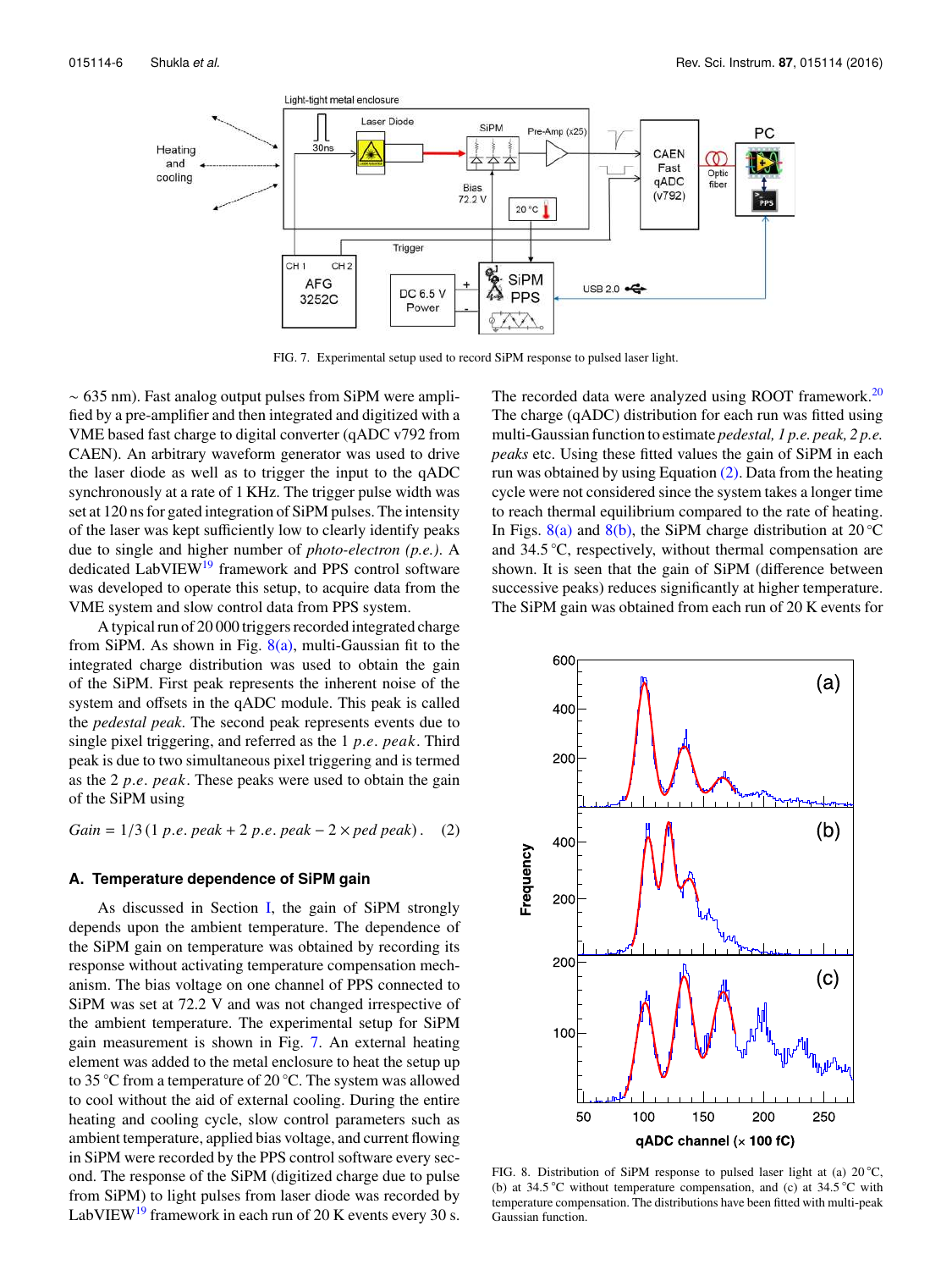a temperature range of 20-35 ◦C. Variation in gain as a function of temperature without thermal compensation is shown in Fig.  $9(a)$ . It is seen that the gain reduces by 50% when temperature increases from 20 to 35 ◦C.

#### **B. Temperature compensation of SiPM gain**

Such a large variation of the gain is unacceptable in most of the experiments that use SiPM as a photon detector. To stabilize the SiPM gain, an algorithm for thermal compensation programmed in the micro-controller was activated. A temperature coefficient of 56 mV/°C for breakdown voltage was stored in the micro-controller. In the beginning, SiPM bias was set to 72.2 V at 20 ◦C which was treated as the base temperature  $(T_b)$ . Bias voltage (equivalent DAC counts) was evaluated dynamically with temperature feedback loop using

$$
V_{bias} = 72.2 + 0.056 (T - T_b). \tag{3}
$$

When the measured temperature changed by more than 0.1 ◦C, a revised DAC count was estimated and loaded into the DAC to generate a corresponding bias voltage to maintain a



FIG. 9. (a) Variation of gain, with (blue) and without (red) compensation algorithm. Gain was normalized to the value at  $25^{\circ}$ C. (b) Distribution of SiPM gain over a temperature range of 15 $°C$  with temperature compensation enabled. A gain stability of 0.5% was achieved.



FIG. 10. Variation of bias voltage generated by SiPM PPS as a function of temperature. The set temperature coefficient was reproduced in the data.

constant *over voltage*. Slow control parameters and SiPM data were taken and analyzed with a similar thermal cycle as was described in Section IV A. It is to be noted that the applied voltage changes with temperature as shown in Fig. 10. The slope obtained from this plot is in excellent agreement with the set thermal coefficient of 56 mV/°C demonstrating that thermal compensation scheme functioned exactly as designed. In Figs.  $8(a)$  and  $8(c)$  the SiPM charge distribution at 20 and 34.5  $\degree$ C, respectively are shown. It is seen that there was no significant change in the SiPM gain, thus, establishing the desired functionality of the thermal compensation mechanism of the PPS system. Also, at higher temperatures, the amplitude of 2*nd*, 3*rd*... peaks were found to be higher when compared to that at room temperature (20 $°C$ ), which was due to cumulative effect of changes in dark count rate,<sup>1</sup> cross talk, after pulsing and photon detection efficiency including possibility of nonstability of laser diode at higher temperature. In Fig. 9(a), gain of the SiPM normalized to its gain at  $25^{\circ}$ C, measured at different temperatures with and without temperature compensation scheme are shown. The gain was found to be constant over a temperature range of 15 ◦C with thermal compensation. The distribution of SiPM gain, recorded in the range of 20- 35 °C with thermal compensation is shown in Fig.  $9(b)$ . The gain stability, defined as the ratio of  $\sigma$ /*mean*, was observed to be 0.5% over a range of 15 ◦C. Hence, an excellent stability of the SiPM gain over a wide range of temperature was demonstrated by the PPS system.

#### **V. CONCLUSIONS**

The SiPM has a number of advantages compared to vacuum PMTs and thus, is being considered a superior replacement over bulky PMTs. However, the breakdown voltage of the SiPM critically depends on the ambient temperature thereby significantly affecting the gain  $(3\% - 5\%)^{\circ}C$  of the device. The gain of this device can be stabilized over a wide range of temperatures by maintaining a constant *over voltage*. A programmable high resolution temperature compensating power supply for application in the GRAPES-3 experiment